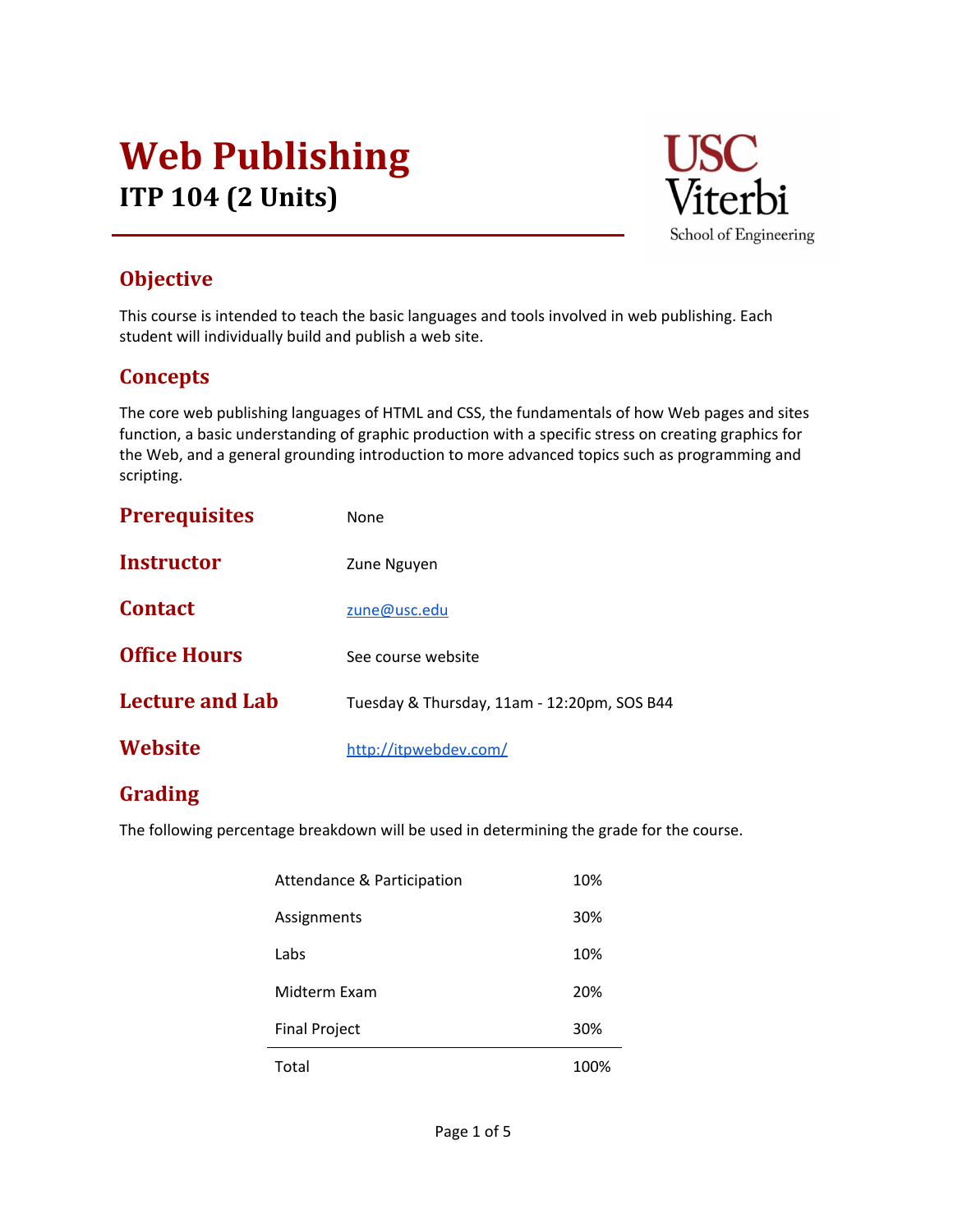## Grading Scale

The following shows the grading scale to be used to determine the letter grade.

| А  | 93% or up       |
|----|-----------------|
| А- | 90% - 92.99%    |
| B+ | 87% - 89.99%    |
| B  | 83% - 86.99%    |
| B- | 80% - 82.99%    |
| C+ | 77% - 79.99%    |
| C  | 73% - 76.99%    |
| C- | 70% - 72.99%    |
| D+ | 67% - 69.99%    |
| D  | 65% - 66.99%    |
| F  | 64.99% or below |

## Policies

#### Exams

No make-up exams (except for documented emergencies) will be offered.

#### Attendance

Lecture attendance is mandatory; you can miss one lecture without losing attendance credit.

#### Late Assignments

10% per day penalty is applied for late assignments. No submissions are accepted 4 days after due date. To receive a grade, you must notify the grader once your late assignment is submitted.

#### Late Labs

No late lab submissions are accepted.

#### Grade Corrections

Any questions or concerns regarding grades must be addressed within 7 days after grades are posted on Blackboard. No changes to any grades will be made after 7 days.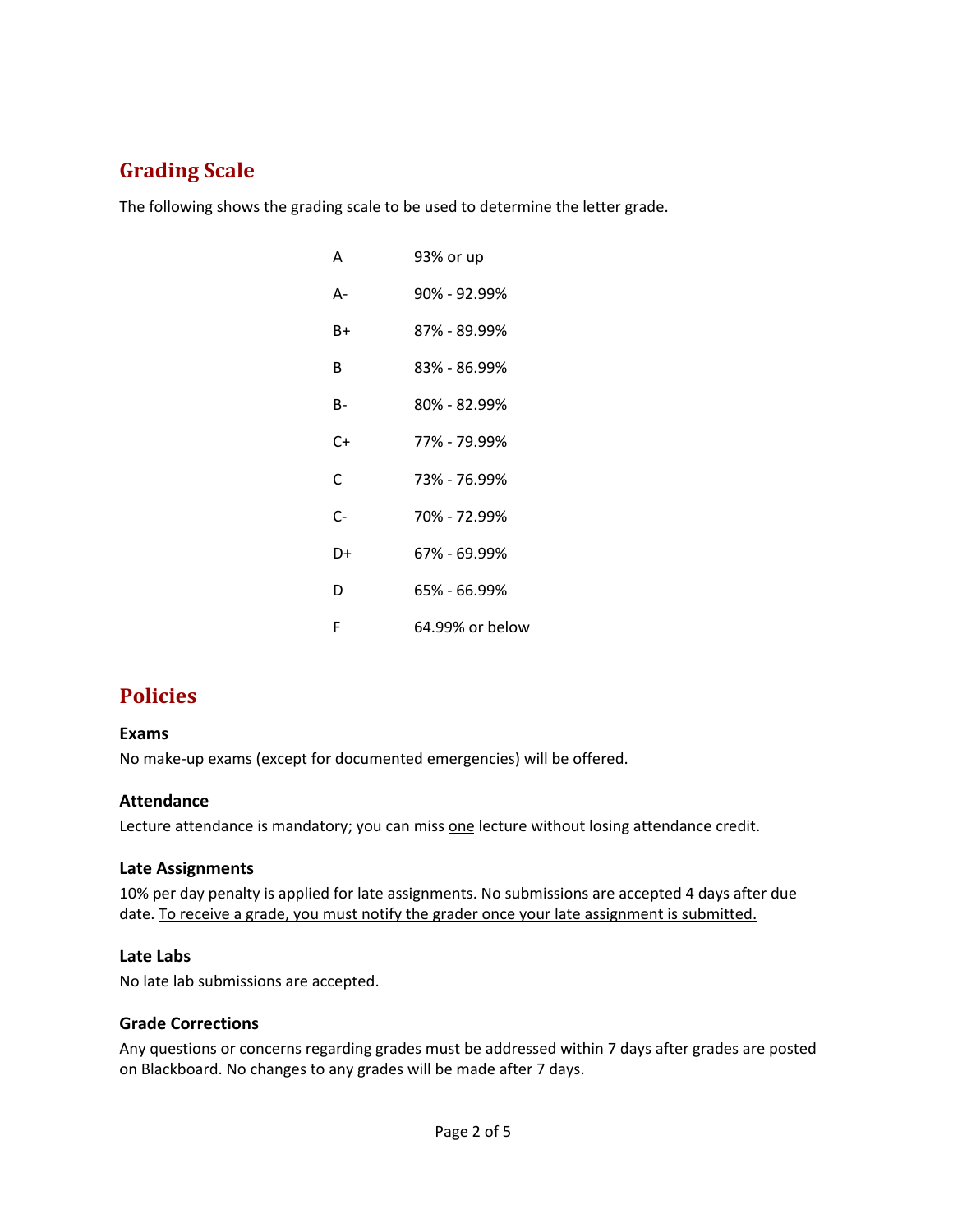## Incomplete and Missing Grades

Excerpts for this section have been taken from the University Grading Handbook, located at <http://www.usc.edu/dept/ARR/grades/gradinghandbook/index.html>. Please see the link for more details on this and any other grading concerns.

A grade of Missing Grade (MG) "should only be assigned in unique or unusual situations… for those cases in which a student does not complete work for the course before the semester ends. All missing grades must be resolved by the instructor through the Correction of Grade Process. One calendar year is allowed to resolve a MG. If an MG is not resolved [within] one year the grade is changed to [Unofficial Withdrawal] UW and will be calculated into the grade point average a zero grade points.

A grade of Incomplete (IN) "is assigned when work is not completed because of documented illness or other 'emergency' occurring after the twelfth week of the semester (or 12th week equivalency for any course scheduled for less than 15 weeks)."

## Students with Disabilities

Any student requesting academic accommodations based on a disability is required to register with Disability Services and Programs (DSP) each semester. A letter of verification for approved accommodations can be obtained from DSP. Please be sure the letter is delivered to your course instructor (or TA) as early in the semester as possible. If you need accommodations for an exam, the form needs to be given to the instructor at least two weeks before the exam.

DSP is located in STU 301 and is open from 8:30am to 5:00pm, Monday through Friday. Contact info: 213-740-0776 (Phone), 213-740-6948 (TDD only), 213-740-8216 (FAX), ability@usc.edu[,](http://sait.usc.edu/academicsupport/centerprograms/dsp/home_index.html) [http://sait.usc.edu/academicsupport/centerprograms/dsp/home\\_index.html.](http://sait.usc.edu/academicsupport/centerprograms/dsp/home_index.html)

## Statement on Academic Conduct and Support Systems

## Academic Conduct

Plagiarism - presenting someone else's ideas as your own, either verbatim or recast in your own words - is a serious academic offense with serious consequences. Please familiarize yourself with the discussion of plagiarism in SCampus in Section 11, Behavior Violating University Standards [https://scampus.usc.edu/1100-behavior-violating-university-standards-and-appropriate-sanctions/.](https://scampus.usc.edu/1100-behavior-violating-university-standards-and-appropriate-sanctions/) Other forms of academic dishonesty are equally unacceptable. See additional information in SCampus and university policies on scientific misconduct, [http://policy.usc.edu/scientific-misconduct/.](http://policy.usc.edu/scientific-misconduct/)

Discrimination, sexual assault, and harassment are not tolerated by the university. You are encouraged to report any incidents to the Office of Equity and Diversity <http://equity.usc.edu/> or to the Department of Public Safety

[http://capsnet.usc.edu/department/department-public-safety/online-forms/contact-us.](http://capsnet.usc.edu/department/department-public-safety/online-forms/contact-us) This is important for the safety whole USC community. Another member of the university community - such as a friend, classmate, advisor, or faculty member - can help initiate the report, or can initiate the report on behalf of another person. The Center for Women and Men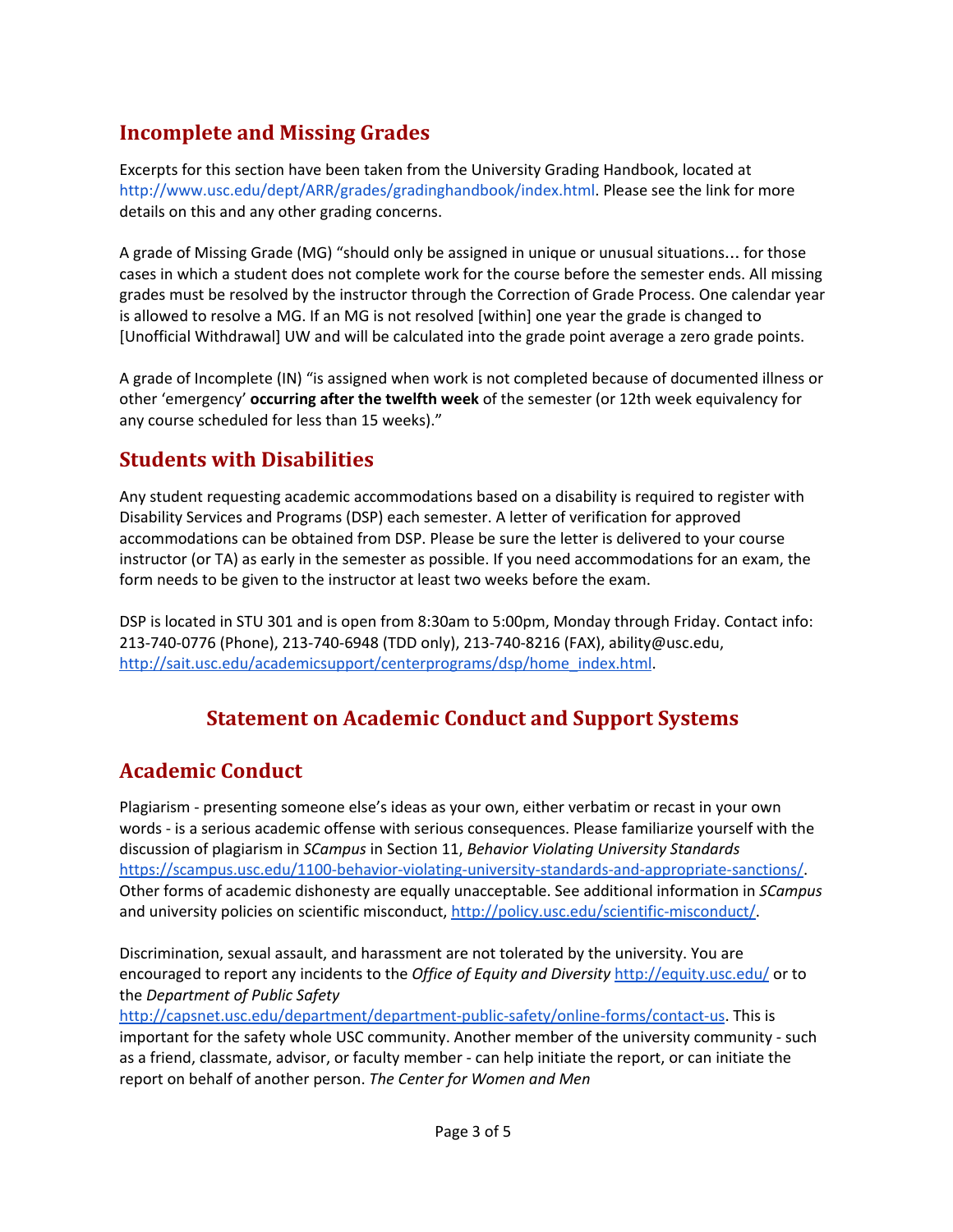<http://www.usc.edu/student-affairs/cwm/> provides 24/7 confidential support, and the sexual assault resource center webpage [sarc@usc.edu](mailto:sarc@usc.edu) describes reporting options and other resources.

## Support Systems

A number of USC's schools provide support for students who need help with scholarly writing. Check with your advisor or program staff to find out more. Students whose primary language is not English should check with the American Language Institute [http://dornsife.usc.edu/ali,](http://dornsife.usc.edu/ali) which sponsors courses and workshops specifically for international graduate students. The Office of Disability Services and Programs [http://sait.usc.edu/academicsupport/centerprograms/dsp/home\\_index.html](http://sait.usc.edu/academicsupport/centerprograms/dsp/home_index.html) provides certification for students with disabilities and helps arrange the relevant accommodations. If an officially declared emergency makes travel to campus infeasible, USC Emergency Information <http://emergency.usc.edu/> will provide safety and other updates, including ways in which instruction will be continued by means of blackboard, teleconferencing, and other technology.